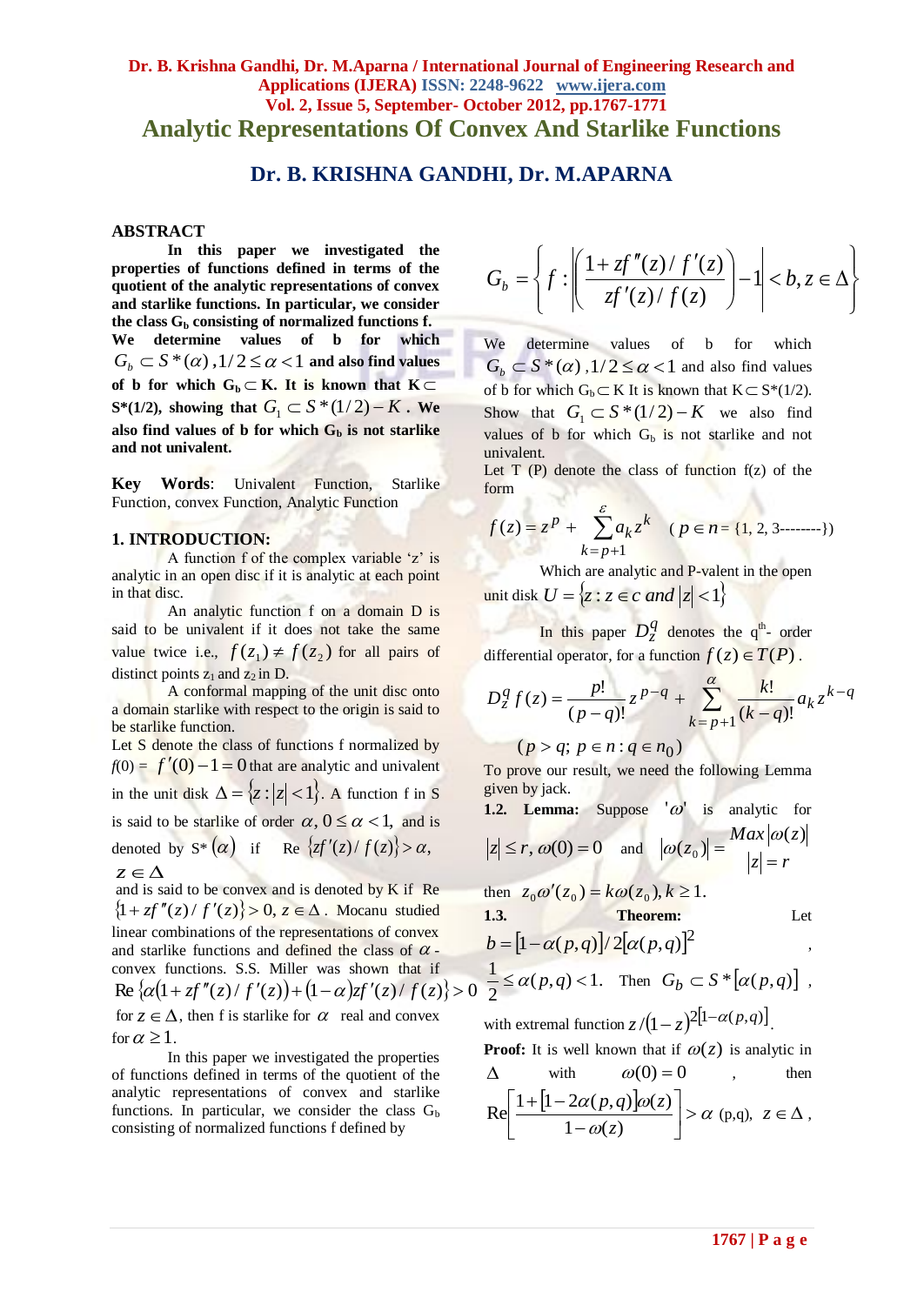### **Dr. B. Krishna Gandhi, Dr. M.Aparna / International Journal of Engineering Research and Applications (IJERA) ISSN: 2248-9622 www.ijera.com Vol. 2, Issue 5, September- October 2012, pp.1767-1771**

if and only if  $\omega(z)$  is a Schwarz function, i.e.  $\omega(z)$  < 1 for  $z \in \Delta$  with  $\omega(0) = 0$ .

Let  $p(z)$  be an analytic function defined by (1.3.1)

$$
p(z) = \frac{zf'(z)}{f(z)(p-q)} = \frac{1 + [1 - 2\alpha(p,q)]\omega(z)}{1 - \omega(z)}
$$

Differences on both sides we get

$$
p'(z) = \frac{[f(z)(p-q)][f'(z) + zf''(z)] - [zf'(z)f'(z)(p-q)]}{[f(z)]^2 (p-q)^2}
$$

$$
\frac{zp'(z)}{zp'(z)} = z \left[ \frac{[f(z)(p-q)][f'(z) + gf''(z)] - [zf'(z)f'(z)(p-q)]}{[f(z)(p-q)]} \right] \times \frac{f(z)(p-q)}{zp'(z)}
$$

$$
\frac{p(z)}{p(z)} = z \left[ \frac{\frac{p(z)}{p(z)} + \frac{p(z)}{p(z)} + \frac{p(z)}{p(z)} + \frac{p(z)}{p(z)} + \frac{p(z)}{p(z)} + \frac{p(z)}{p(z)} + \frac{p(z)}{p(z)} + \frac{p(z)}{p(z)} + \frac{p(z)}{p(z)} + \frac{p(z)}{p(z)} + \frac{p(z)}{p(z)} + \frac{p(z)}{p(z)} + \frac{p(z)}{p(z)} + \frac{p(z)}{p(z)} + \frac{p(z)}{p(z)} + \frac{p(z)}{p(z)} + \frac{p(z)}{p(z)} + \frac{p(z)}{p(z)} + \frac{p(z)}{p(z)} + \frac{p(z)}{p(z)} + \frac{p(z)}{p(z)} + \frac{p(z)}{p(z)} + \frac{p(z)}{p(z)} + \frac{p(z)}{p(z)} + \frac{p(z)}{p(z)} + \frac{p(z)}{p(z)} + \frac{p(z)}{p(z)} + \frac{p(z)}{p(z)} + \frac{p(z)}{p(z)} + \frac{p(z)}{p(z)} + \frac{p(z)}{p(z)} + \frac{p(z)}{p(z)} + \frac{p(z)}{p(z)} + \frac{p(z)}{p(z)} + \frac{p(z)}{p(z)} + \frac{p(z)}{p(z)} + \frac{p(z)}{p(z)} + \frac{p(z)}{p(z)} + \frac{p(z)}{p(z)} + \frac{p(z)}{p(z)} + \frac{p(z)}{p(z)} + \frac{p(z)}{p(z)} + \frac{p(z)}{p(z)} + \frac{p(z)}{p(z)} + \frac{p(z)}{p(z)} + \frac{p(z)}{p(z)} + \frac{p(z)}{p(z)} + \frac{p(z)}{p(z)} + \frac{p(z)}{p(z)} + \frac{p(z)}{p(z)} + \frac{p(z)}{p(z)} + \frac{p(z)}{p(z)} + \frac{p(z)}{p(z)} + \frac{p(z)}{p(z)} + \frac{p(z)}{p(z)} + \frac{p(z)}{p(z)} + \frac{p(z)}{p(z)} + \frac{p(z)}{p(z)} + \frac{p(z)}{p(z)} + \frac{p(z)}{p(z)} + \frac{p(z)}{p(z)} + \frac{p(z)}{p(z)} + \frac{p(z)}{p(z)} + \frac{p(z)}{p(z)} + \frac{p(z)}{p(z)} + \frac{p(z)}{p(z)} + \frac{p(z)}{p(z)} + \frac{p(z)}
$$

$$
= \frac{\left[f(z)(p-q)\right]\left[f'(z)+zf''(z)\right]-\left[zf'(z)f'(z)(p-q)\right]}{f'(z)\setminus f(z)(p-q)}
$$

$$
\frac{zp'(z)}{p(z)} = \frac{f(z)(p-q)zf''(z) + f(z)(p-q)f'(z) - f'(z)(p-q)zf'(z)}{f'(z) \cdot f(z) \cdot (p-q)}
$$

$$
\frac{zp'(z)}{p(z)} = \frac{zf''(z)}{f'(z)} + 1 - \frac{zf'(z)}{f(z)}
$$
\n
$$
1 + \frac{zf''(z)}{f'(z)} = \frac{zp'(z)}{p(z)} + \frac{zf'(z)}{f(z)}
$$
\n
$$
1 + \frac{zf''(z)}{f'(z)} = \frac{zp'(z)}{p(z)} + p(z)(p - q)
$$
\n
$$
\left\{ \left[ \frac{1 + zf''(z)}{zf'(z) / f(z)} \right] - 1 \right\} = \frac{\frac{zp'(z)}{p(z)} + p(z)(p - q)}{p(z)(p - q)}
$$
\n
$$
= \left[ \frac{zp'(z)}{[p(z)]^2 (p - q)} + 1 \right] - 1
$$
\n
$$
= \frac{zp'(z)}{[p(z)]^2 (p - q)}
$$
\nand\n(1.3.2)\n
$$
\frac{zp'(z)}{[p(z)]^2 (p - q)} = \left| \frac{2[1 - \alpha(p, q)]z\omega'(z)}{[1 + \{1 - 2[\alpha(p, q)]\}\omega(z)|^2} \right|
$$

cuber 2012, pp.1707-1771  
\n
$$
\left\{\left[\frac{1+zf''(z)/f'(z)}{zf'(z)/f(z)}\right]-1\right\} =
$$
\n
$$
\frac{zp'(z)}{[p(z)]^2(p-q)} = \left|\frac{2[1-\alpha(p,q)]z\omega'(z)}{[1 + \{1-2[\alpha(p,q)]\}\omega(z)]^2}\right|
$$
\nIf  $f \notin S^* \alpha(p,q)$ , then by Lemma 1.2 there is a  
\n $z_0 \in \Delta$  for which  $|\omega(z_0)| = 1$  and  
\n $z_0 \omega'(z_0) \ge \omega(z_0)$ . It follows from (1.3.2) that  
\n
$$
\left|\frac{z_0p'(z_0)}{(p-q)[p(z_0)]^2}\right| \ge \frac{2[1-\alpha(p,q)]}{[2\alpha(p,q)]^2}
$$
\nWhich contradicts our hypothesis

h contradicts our hypothe

This completes the proof of the Theorem. By taking  $p=1$ ,  $q=0$ , we have the following corollary which states as follows

**1.4. Corollary:** If

$$
p(z) = \frac{zf'(z)}{f(z)} = \frac{1 + (1 - 2\alpha)\omega(z)}{1 - \omega(z)}
$$

then

$$
1 = \frac{zf''(z)}{f'(z)} = p(z) + \frac{zp'(z)}{p(z)}
$$

and

$$
\left| \left( \frac{1 + zf''(z)}{zf'(z) / f(z)} \right) - 1 \right| = \left| \frac{zp'(z)}{[p(z)]^2} \right| = \left| \frac{2(1 - \alpha)zw'(z)}{[1 + (1 - 2\alpha)w(z)]^2} \right|
$$

By above theorem, we have the following corollary

**1.5. Corollary:**  $G_1 \subset S^*(1/2)$ **Proof:** By putting  $b=1$ ,  $p=1$ ,  $q=0$  in Theorem 1.3 we get the proof of the corollary.

**1.6. Theorem:** If 
$$
f \in S^*(1/2)
$$
, then  
\n
$$
-1 \left| \left[ \frac{1 + zf''(z)/f'(z)(p-q)}{zf'(z)/f(z)(p-q)} \right] - 1 \right| < 1
$$
 for

$$
|z| < (2\sqrt{3} - 3)^{1/2} = 0.68
$$

**Proof:** Let  $P(z) = \frac{zf'(z)}{z}$  $(z) \quad 1 - w(z)$ 1  $(p-q)$  $(z)$  $p - q$ *f*  $(z)$   $1 - w(z)$  $P(z) = \frac{zf'(z)}{z}$  $\overline{a}$  $\equiv$  $\overline{a}$  $\overline{\phantom{a}}$  $\overline{a}$ Where w (z) is a Schwarz function. We need to find the largest disk  $|z| < R$  for

which

$$
\left|\frac{zp'(z)}{\left[p(z)\right]^2(p-q)}\right| = |zw'(z)| < 1.
$$

Dieudonne found the region of values for the derivatives of Schwarz functions. This led to the sharp bound.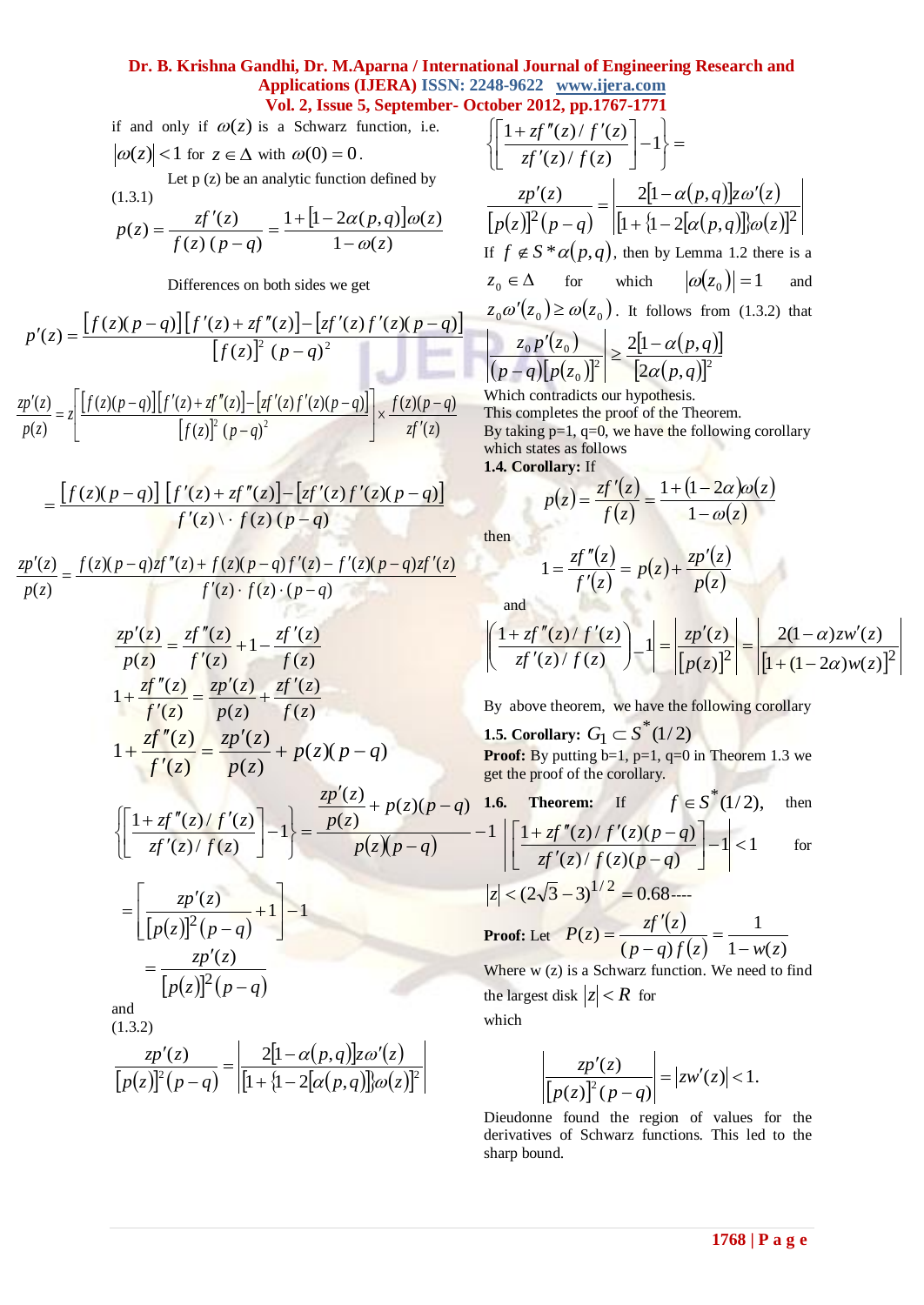### **Dr. B. Krishna Gandhi, Dr. M.Aparna / International Journal of Engineering Research and Applications (IJERA) ISSN: 2248-9622 www.ijera.com Vol. 2, Issue 5, September- October 2012, pp.1767-1771**

(1.6.1)

1, 
$$
r = |z| \le \sqrt{2} - 1
$$
  
\n $|w'(z)| \le \frac{(1+r^2)^2}{4r(1-r^2)}, \qquad r \ge \sqrt{2} - 1$   
\n $(1+r^2)^2$ 

 $\left[1+r^2\right]$ 

 $\overline{a}$ 

*r*

 $|z| \leq \frac{|1+r^2|}{4|1-r^2}$ 

 $|f'(z)| \leq \frac{|1+1|}{|1+1|}$ 

 $|zw'(z)| \leq \frac{|1+r|}{|z|}$ 

Since

$$
\frac{1}{4(1-r^2)} = 1
$$

for

$$
r = \left(2\sqrt{3-3}\right)^{\frac{1}{2}}
$$

Which completes the proof of the theorem.

**1.7. Theorem:**  $G_1 \not\subset K$ 

**Proof:** 
$$
G_1 \subset S^*(1/2)
$$
, for  $f \in G_1$  satisfies

$$
\frac{zf'(z)}{(p-q)f(z)} = \frac{1}{1 - w(z)}
$$

for some Schwarz function  $w(z)$ . Putting  $\alpha = 1/2$  in (1.3.2) we get  $f \in G_1 \Leftrightarrow |zw'(z)| < 1$  for  $z \in \Delta$ , which means that  $zw'(z)$  also be a Schwarz function.

Since 
$$
\frac{1 + zf''(z)}{(p-q)f(z)} = \frac{zw'(z)}{1 - w(z)}
$$
 is sufficient to

construct a Schwarz function  $\Omega(z) = zw'(z)$  for which

$$
(1.7.1) \qquad \qquad \text{Re}\left\{\frac{1+\Omega(z)}{1-w(z)}\right\} < 0
$$

At some point  $z \in \Delta$ . Let

$$
A = \left\{ z \in \Delta : |z - z_0| < 10^{-5}, z_0 = e^{\frac{\pi i}{4}} = e^{i\theta_0} \right\}
$$

And 
$$
\phi(z) = (z_0 + \overline{z_0}) \left[ \left( 1 - \overline{z_0} z \right)^{\frac{1}{n}} - 1 \right]
$$

Where n is large enough so that  $|\phi(z)/z| < 10^{-4}$ 

for  $z \in \Delta - A$ and  $\text{Im}\phi(z) < 10^{-8}$ for  $z \in A$ . Define  $\Omega$  by  $\Omega$  (z) = 0.9999  $[z + \phi(z)].$ 

We first show that  $\Omega$  (z) is a Schwarz function and then show that the inequality (1.7.1) holds when  $z = z_0$ .

If 
$$
z \in \Delta - A
$$
  
Then  
 $|\Omega(z)| \le 0.9999(|z| + |\phi(z)|) \le 0.9999(1.0001) < 1$ 

If  $z \in A$ ,  $z = z_0 - \varepsilon e^{i\beta}$ ,  $0 < \varepsilon < 10^{-5}$ , and note that  $-2\cos\theta_0 \leq \text{Re }\phi(z) \leq 0.$ 

If  $\text{Re}(z + \phi(z)) \geq 0$ , then  $|z + \text{Re}\,\phi(z)| \le |z| < 1$ . If  $\text{Re}(z + \phi(z)) < 0$ , then Re  $\phi(z) \le \sqrt{\left(\cos \theta_0 + \varepsilon\right)^2 + \left(\sin \theta_0 + \varepsilon\right)^2} < \sqrt{1 + 4\varepsilon} < 1 + 2\varepsilon < 1.0001$ 2  $|z + \operatorname{Re} \phi(z)| \le \sqrt{(\cos \theta_0 + \varepsilon)^2 + (\sin \theta_0 + \varepsilon)^2} < \sqrt{1 + 4\varepsilon} < 1 + 2\varepsilon < 1$ Thus, If  $z \in A$ ,

 $|\Omega(z)| \le 0.9999 |z + \text{Re }\phi(z)| + |\text{Im }\phi(z)| < 0.9999(1.0001) + 10^{-8} = 1.$ 

Therefore,  $\Omega(z)$  is a Schwarz function.

Now we show that (1.7.1) holds at 
$$
z = z_0
$$
 for

 $\Omega(z)$ . Since

$$
\left|\frac{\Omega(z)}{z} - 1\right| = |w'(z)| < 0.0002 \text{ for } z \in \Delta - A
$$
  
We write  $w(z) = z + \eta(z)$ , where

 $|\eta(z)| < 0.0003$  for  $z \in A$ . Note that

$$
\left(\left|1 - w(z_0)\right|^2\right) \text{Re}\left(\frac{1 + \Omega(z_0)}{1 - \Omega(z_0)}\right) = \text{Re}\left\{\left(1 - \Omega(z_0)\right)\left(1 + \overline{w(z_0)}\right)\right\}
$$

$$
= \text{Re}\left\{ \left(1 - 0.9999\overline{z_0}\right) \left(1 - \overline{z_0} - \eta(\overline{z_0})\right) \right\}
$$

$$
\leq 1 - 1.9999 \cos \theta_0 + 0.9999 \cos 2\theta_0 + 2|\eta(z_0)|
$$

$$
\langle 1-1.9999 \cos(\pi/4) + 00006 < 0.
$$
  
Hence, the function f for which  

$$
\frac{1 + zf''(z)}{f'(z)(p-q)} = \frac{1+\Omega(z)}{1-w(z)}
$$
must be in  $G_1 - k$ .  
Which completes the proof of the theorem.  
**1.8. Theorem:**  $G_b \subset k$  for  $b \le \sqrt{2}/2$ .

**Proof:** Since 
$$
f \in G_b \subset G_1 \subset S^*(1/2)
$$
.

We write 
$$
\frac{zf'(z)}{f(z)(p-q)} = \frac{1}{1 - w(z)}
$$

Where w is a Schwarz function. For  $f \in G_b$ , we take  $\alpha = 1/2$ in  $(1.3.2)$  to obtain  $|zw'(z)| < \sqrt{2}/2$ and  $|w(z)| < \sqrt{2}/2$ ,  $z \in \Delta$ .

We have to show that